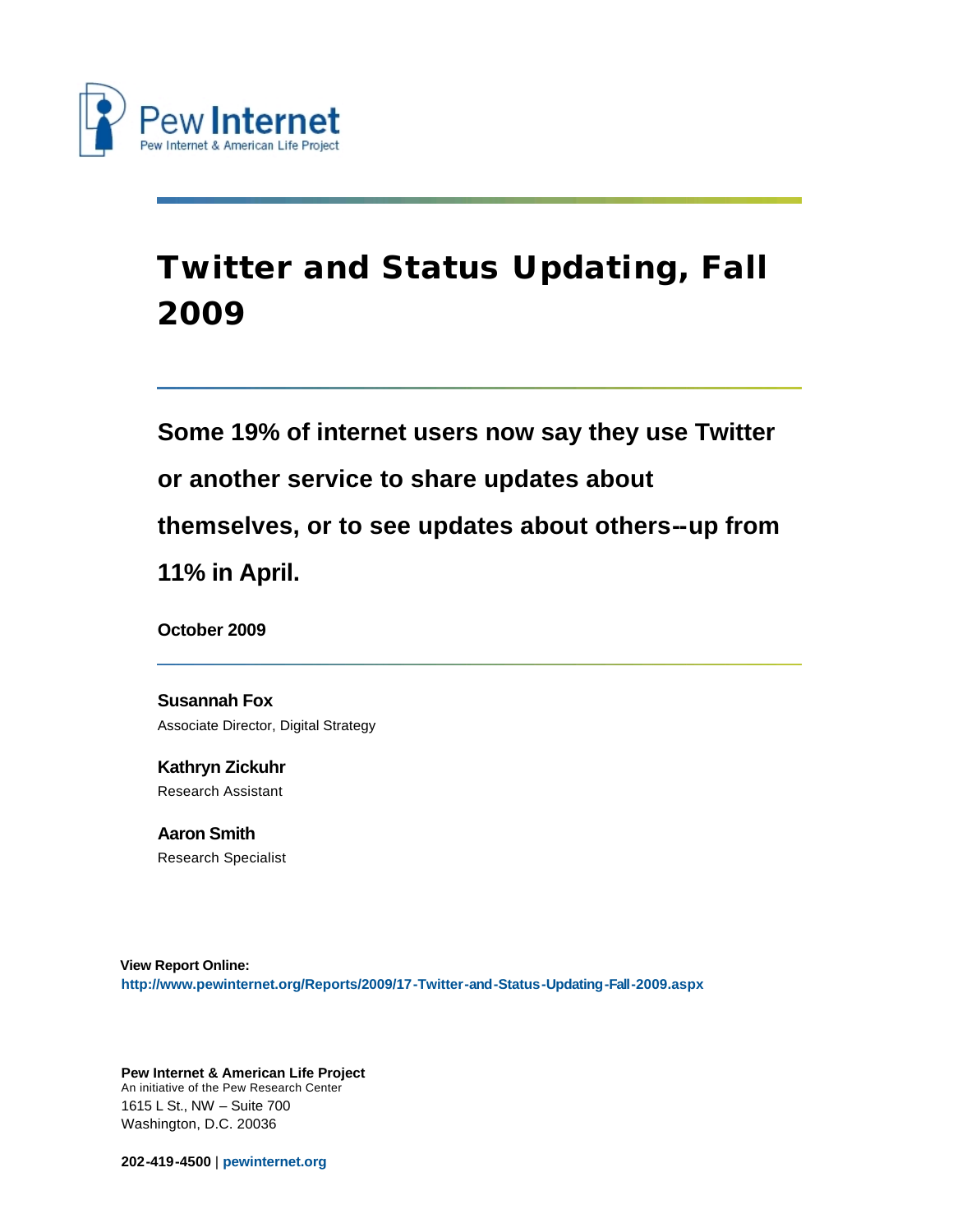| Twitter and Status Updating, Fall 2009 |  |
|----------------------------------------|--|
| <b>Methodology</b>                     |  |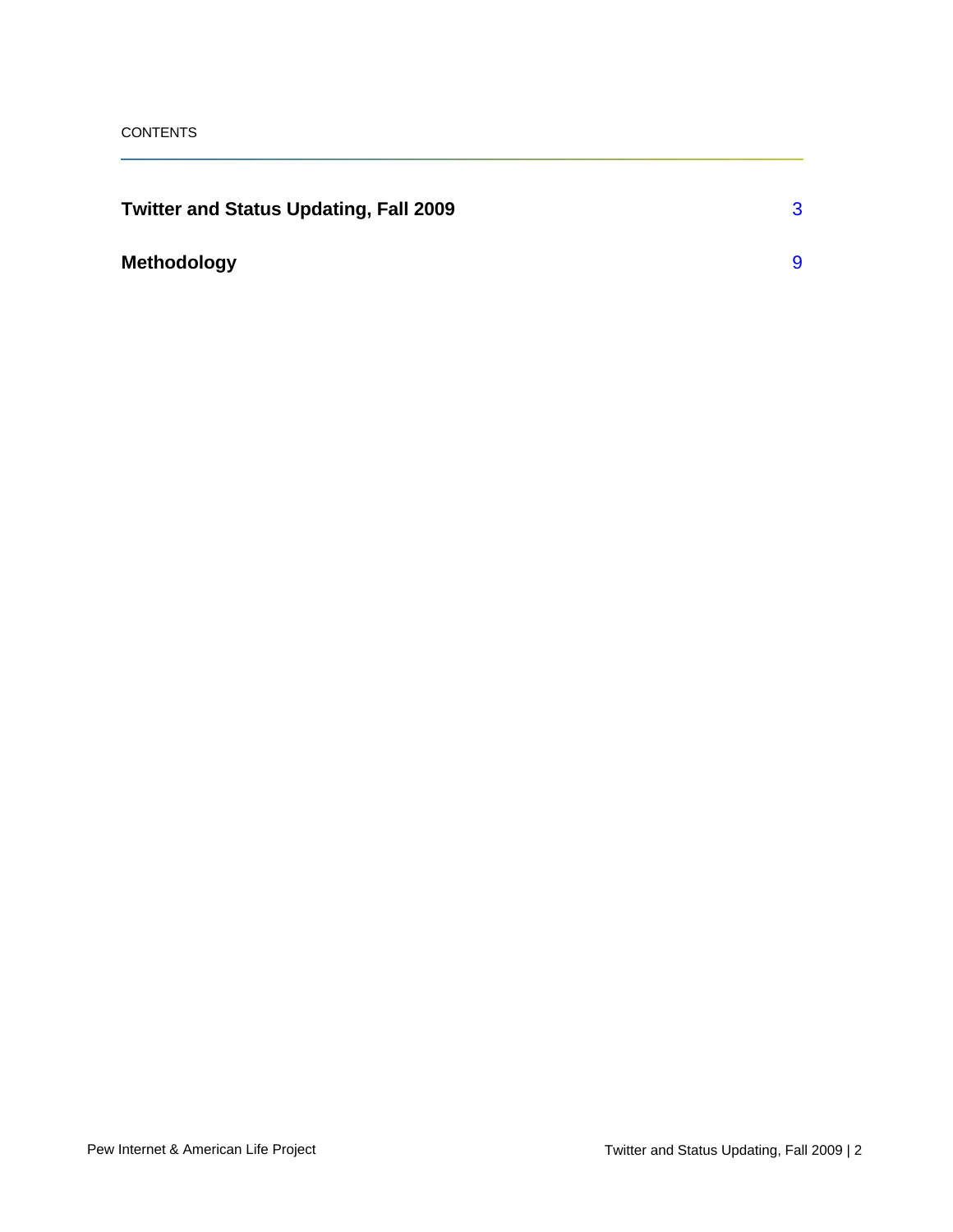## <span id="page-2-0"></span>**Twitter and Status Updating, Fall 2009**

## **One in five internet users are now on Twitter or another status update service**

Some 19% of internet users now say they use Twitter [or another service](http://www.pewinternet.org/Commentary/2009/October/The-Twitter-Question.aspx) to share updates about themselves, or to see updates about others. This represents a significant increase over previous surveys in December 2008**[1](#page-11-0)** and April 2009, when 11% of internet users said they use a status-update service.

Three groups of internet users are mainly responsible for driving the growth of this activity: social network website users, those who connect to the internet via mobile devices, and younger internet users – those under age 44.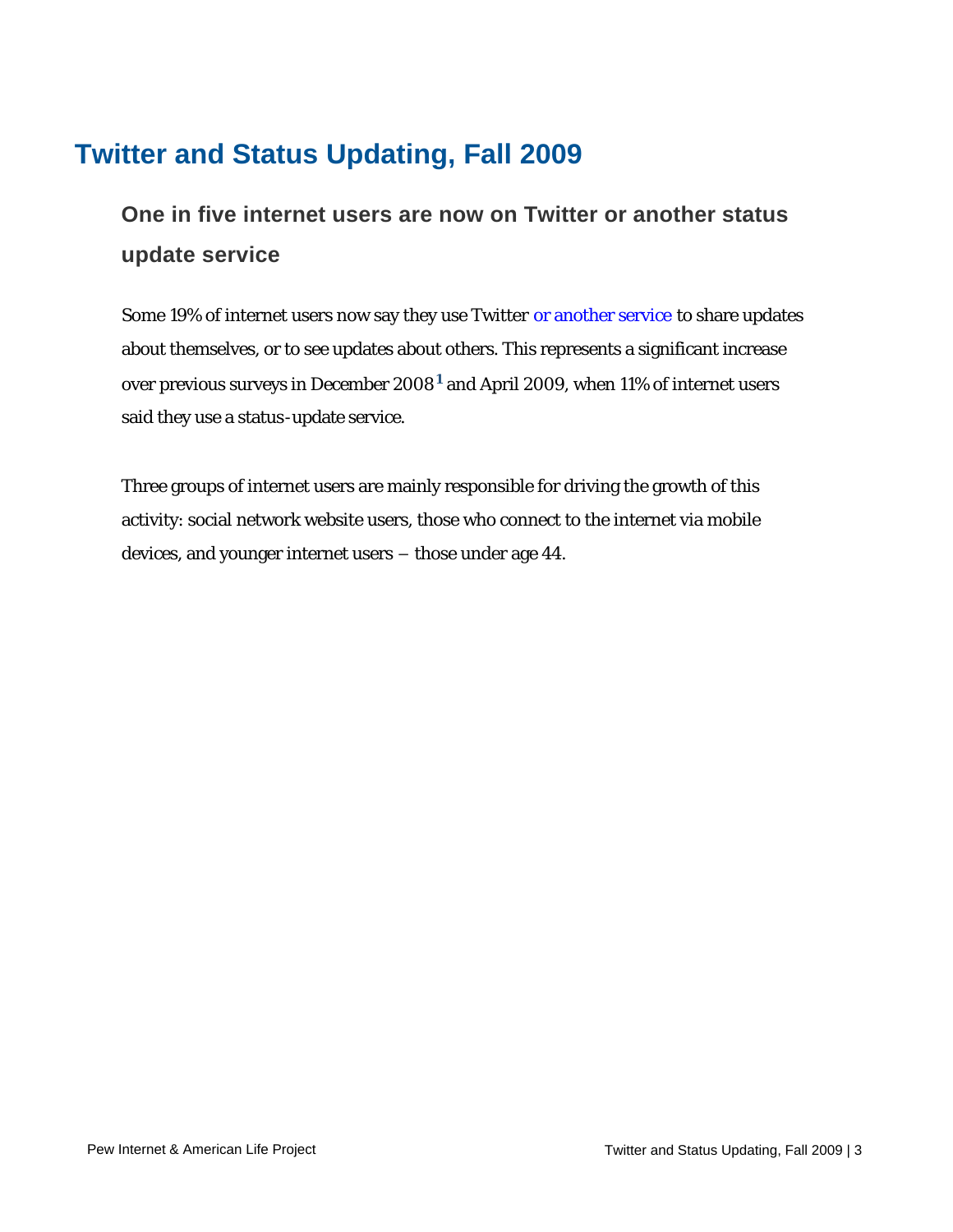| The percentage of online adults in each demographic group who use<br>Twitter or another status update service |                  |
|---------------------------------------------------------------------------------------------------------------|------------------|
| • indicates a significant difference.                                                                         | % of U.S. adults |
| <b>All online adults</b>                                                                                      | 19%              |
| <b>Sex</b>                                                                                                    |                  |
| Men                                                                                                           | 17%              |
| Women                                                                                                         | 21<br>$\bullet$  |
| <b>Race/Ethnicity</b>                                                                                         |                  |
| White (non-Hispanic)                                                                                          | 19%              |
| African American (non-Hispanic)                                                                               | 26               |
| Hispanic                                                                                                      | 18               |
| Age                                                                                                           |                  |
| $18 - 29$                                                                                                     | $33\% +$         |
| 30-49                                                                                                         | 22<br>٠          |
| 50-64                                                                                                         | 9<br>٠           |
| 65+                                                                                                           | 4                |
| <b>Education</b>                                                                                              |                  |
| Less than high school                                                                                         | 18%              |
| High school diploma                                                                                           | 17               |
| Some college                                                                                                  | 21               |
| College graduate                                                                                              | 21               |
| <b>Household income</b>                                                                                       |                  |
| Less than \$30,000                                                                                            | 22%              |
| \$30,000-\$49,999                                                                                             | 21               |
| \$50,000-\$74,999                                                                                             | 20               |
| \$75,000 or more                                                                                              | 20               |

Source: Pew Internet & American Life Project Survey conducted from August 18-September 14, 2009. Interviews were conducted in both English and Spanish, on landline and cell phones. N=1,698 and margin of error is ±3% based on adult internet users.

Pew Internet

#### **Social network users**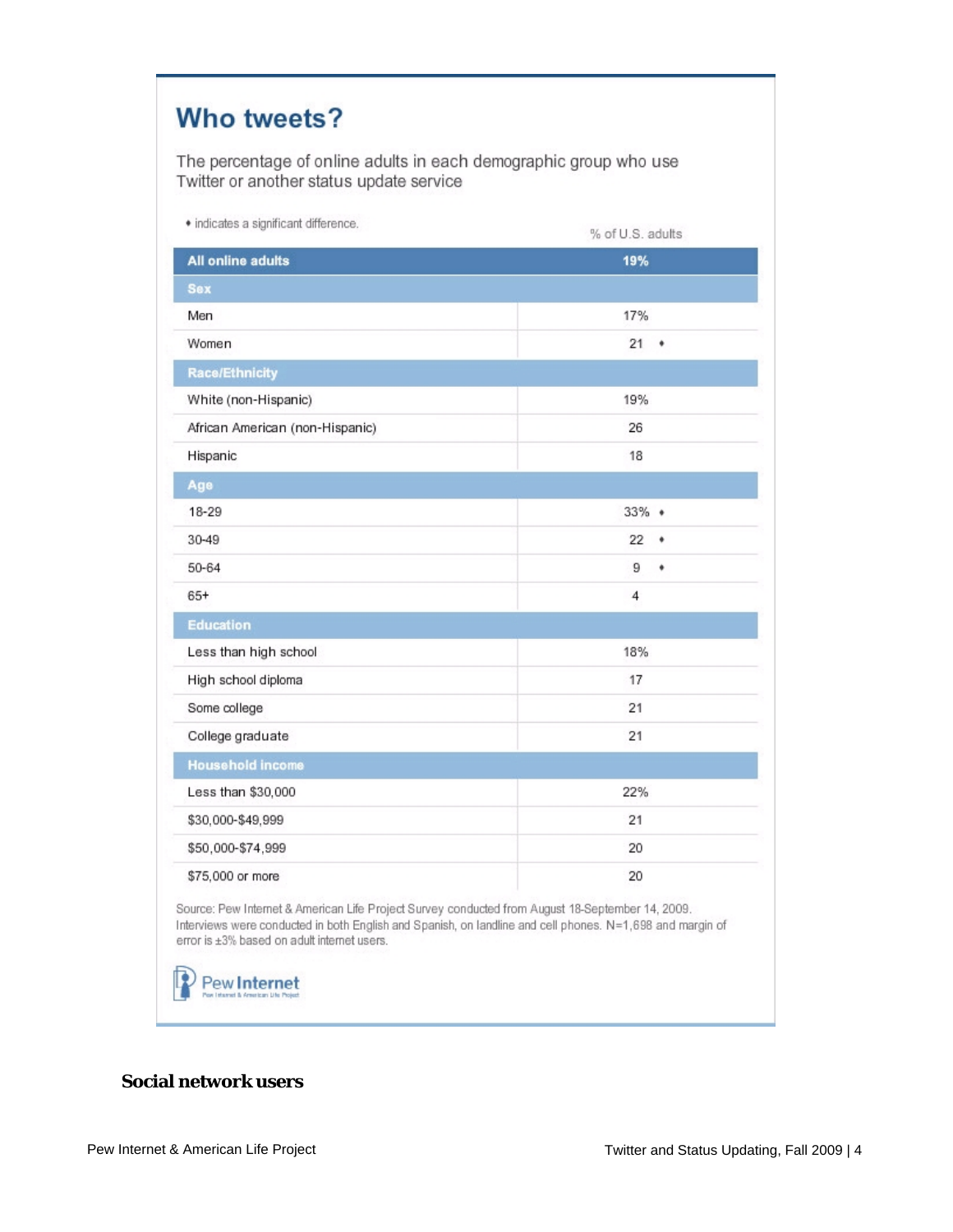Internet users who already use social network sites such as MySpace, Facebook or LinkedIn are likely to also use Twitter: 35%, compared to 6% of internet users who do not use such social network sites.

Statistical analysis of the Pew Internet Project's September 2009 survey data shows that internet users who use social network sites are more likely to use Twitter or another status updating service, independent of other factors such as that group's relative youth or propensity to go online via mobile devices.**[2](#page-11-1)**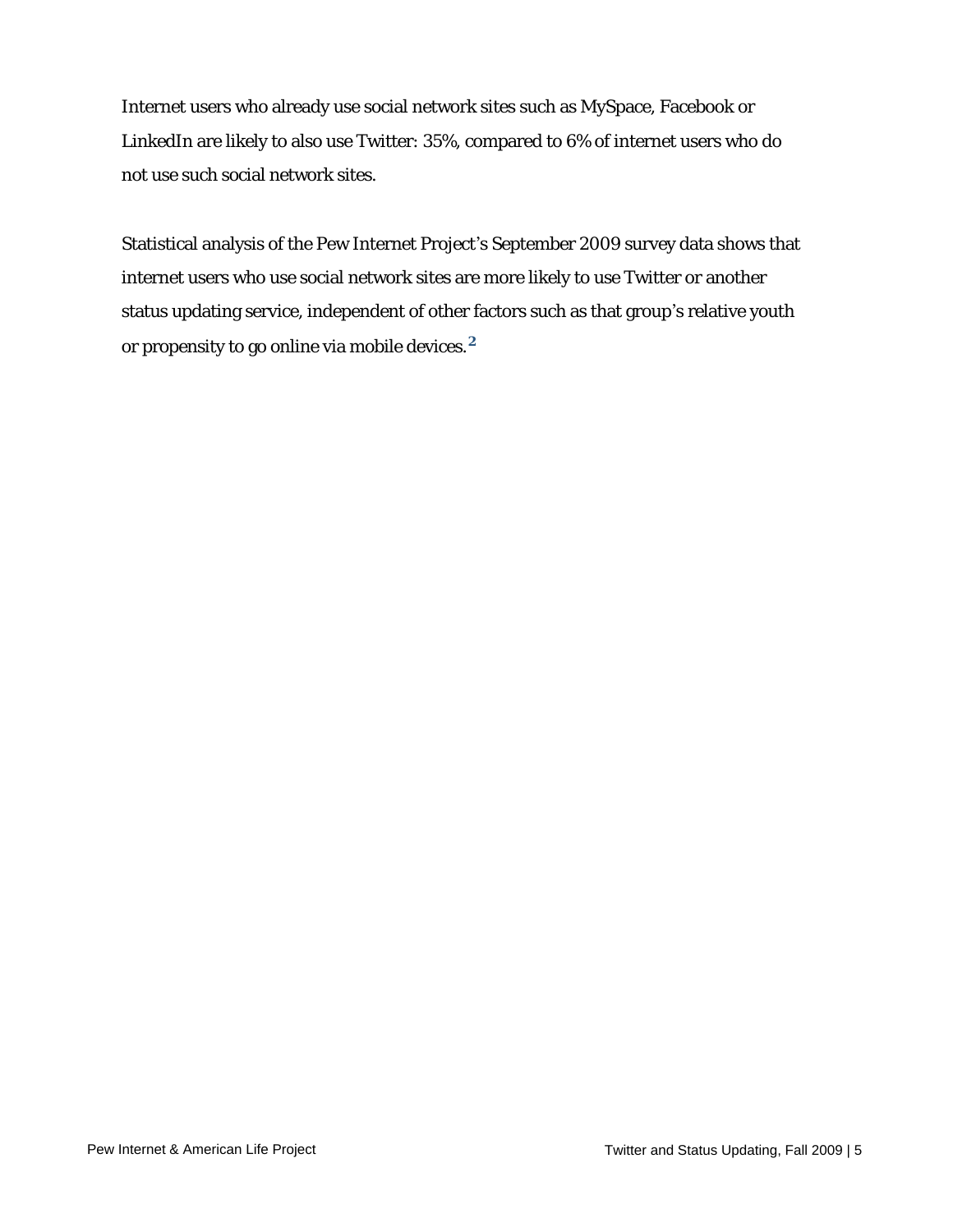## Social network use and status updates, 2008-2009

Twitter does not rival mainstream online communications activities, but internet users are adopting status updates at a healthy clip.



#### **Mobile internet users**

As of September 2009, 54% of internet users have a wireless connection to the internet via a laptop, cell phone, game console, or other mobile device. Of those, 25% use Twitter or another service, up from 14% of wireless users in December 2008. By comparison, 8% of internet users who rely exclusively on tethered access use Twitter or another service, up from 6% in December 2008.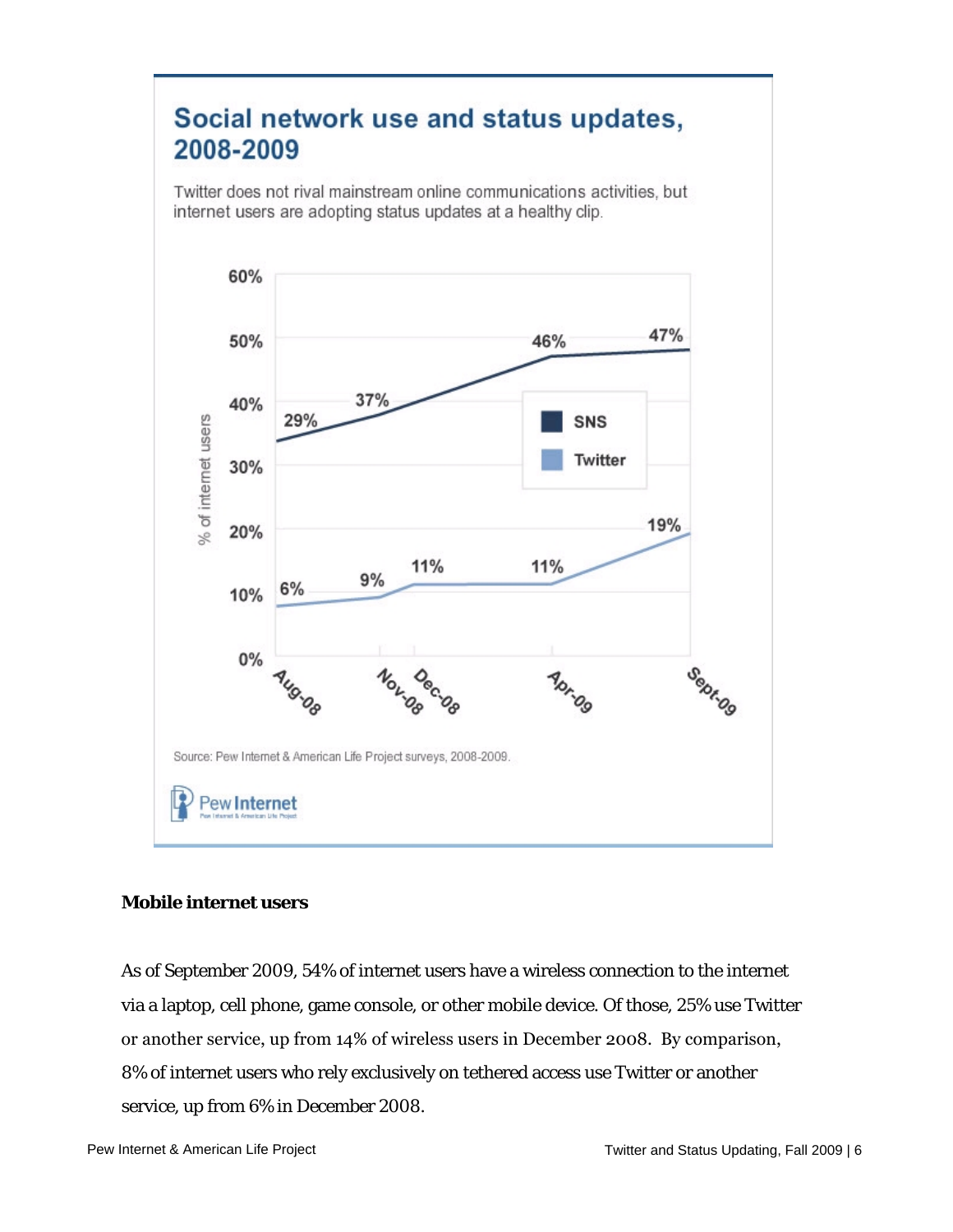

Statistical analysis also shows that wireless access is an independent factor in predicting whether someone uses Twitter or another status update service. It is not simply because this group is likely to be young or tech-savvy. Owning and using a wireless internet device makes an internet user significantly more likely to tweet.

In April 2009, the Pew Internet Project asked wireless internet users why they value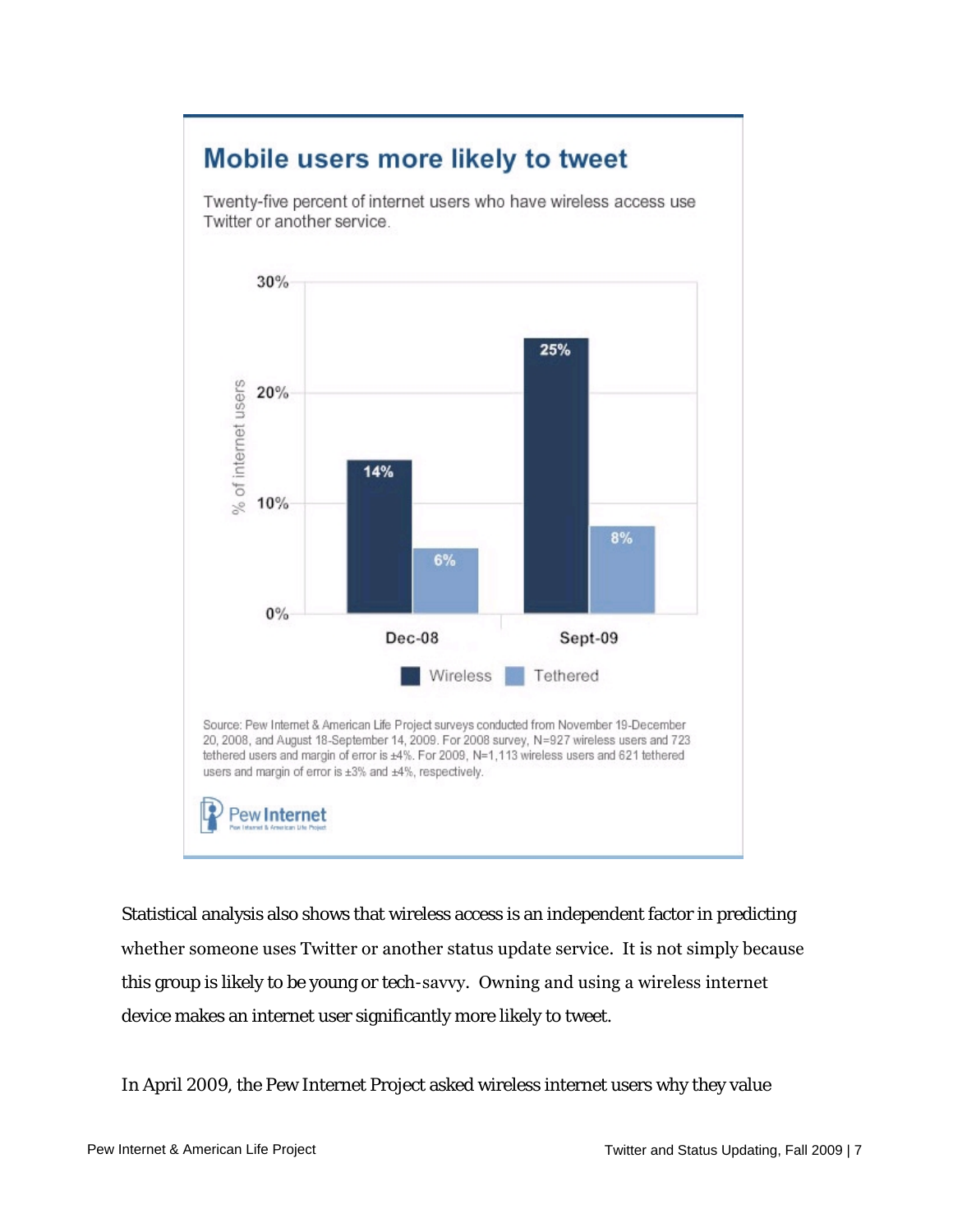their mobile connections.**[3](#page-11-2)** Not surprisingly, Twitter scratches an itch among mobile internet users to stay in touch with other people and to share or post content online.

| Reasons why internet users with cell phones or wireless-enabled laptops<br>value their mobile connections                                                        |                   |                       |                      |                         |
|------------------------------------------------------------------------------------------------------------------------------------------------------------------|-------------------|-----------------------|----------------------|-------------------------|
|                                                                                                                                                                  | Very<br>important | Somewhat<br>important | Not too<br>important | Not at all<br>important |
| I can stay in touch easily with other people                                                                                                                     | 50%               | 31%                   | 9%                   | 9%                      |
| I have easy access to information online                                                                                                                         | 46                | 27                    | 10                   | 13                      |
| I can share or post content online                                                                                                                               | 17                | 24                    | 29                   | 5                       |
| .52,253. Source: Pew Internet & American Life April survey conducted from March 26-April 19, 2009. N=2<br>Margin of error is +/- 2. Survey conducted in English. |                   |                       |                      |                         |

Indeed, the more devices someone owns, the more likely they are to use Twitter or another service to update their status. Fully 39% of internet users with four or more internet-connected devices (such as a laptop, cell phone, game console, or Kindle) use Twitter, compared to 28% of internet users with three devices, 19% of internet users with two devices, and 10% of internet users with one device.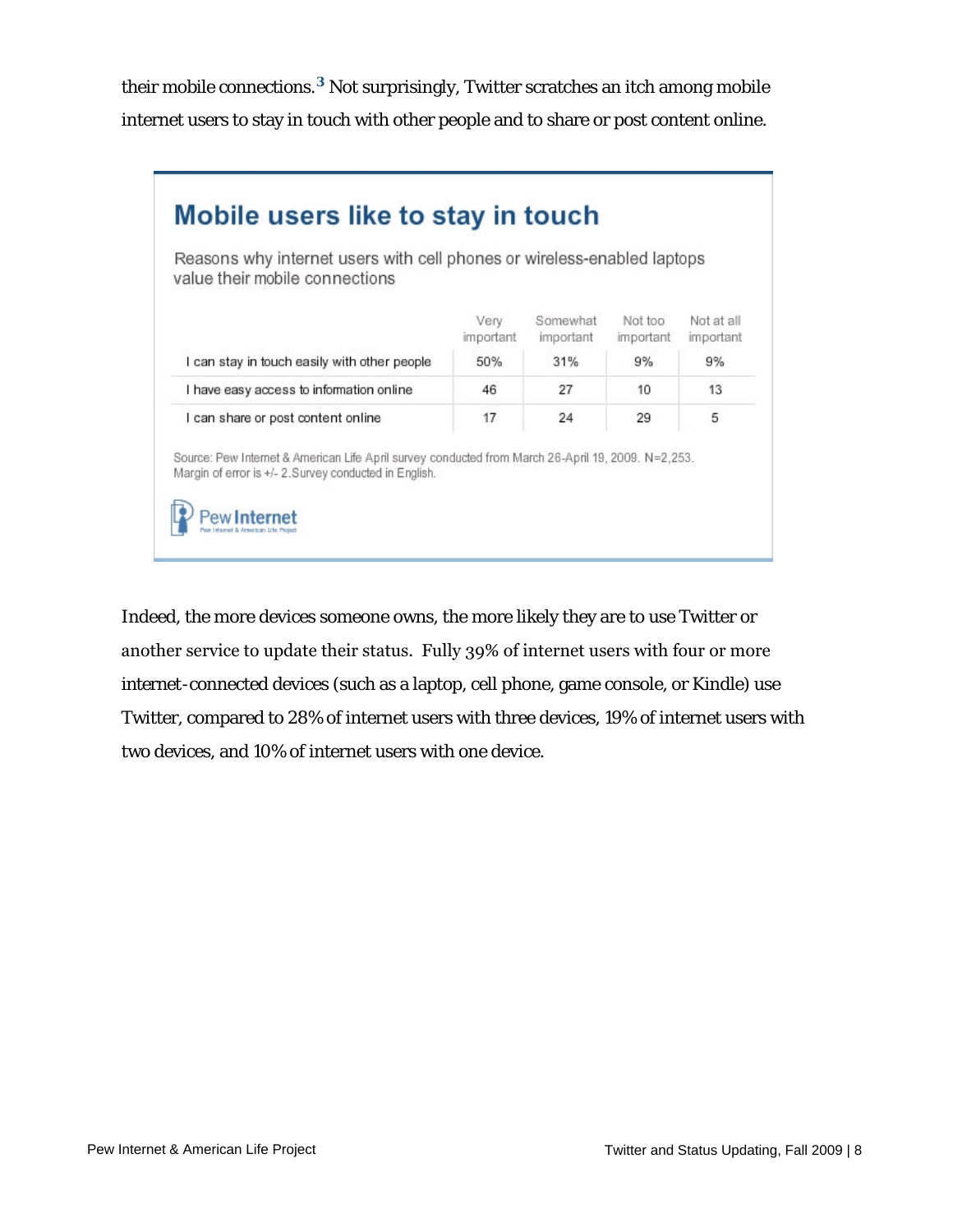

#### **Younger internet users**

Age is another strong, independent predictor for use of Twitter and other status updating services. Internet users age 18-44 report rapid uptake of Twitter over the last nine months, whereas internet users ages 45 and older report slower adoption rates. For example, 37% of internet users age 18-24 use Twitter or another service, up from 19% in December 2008.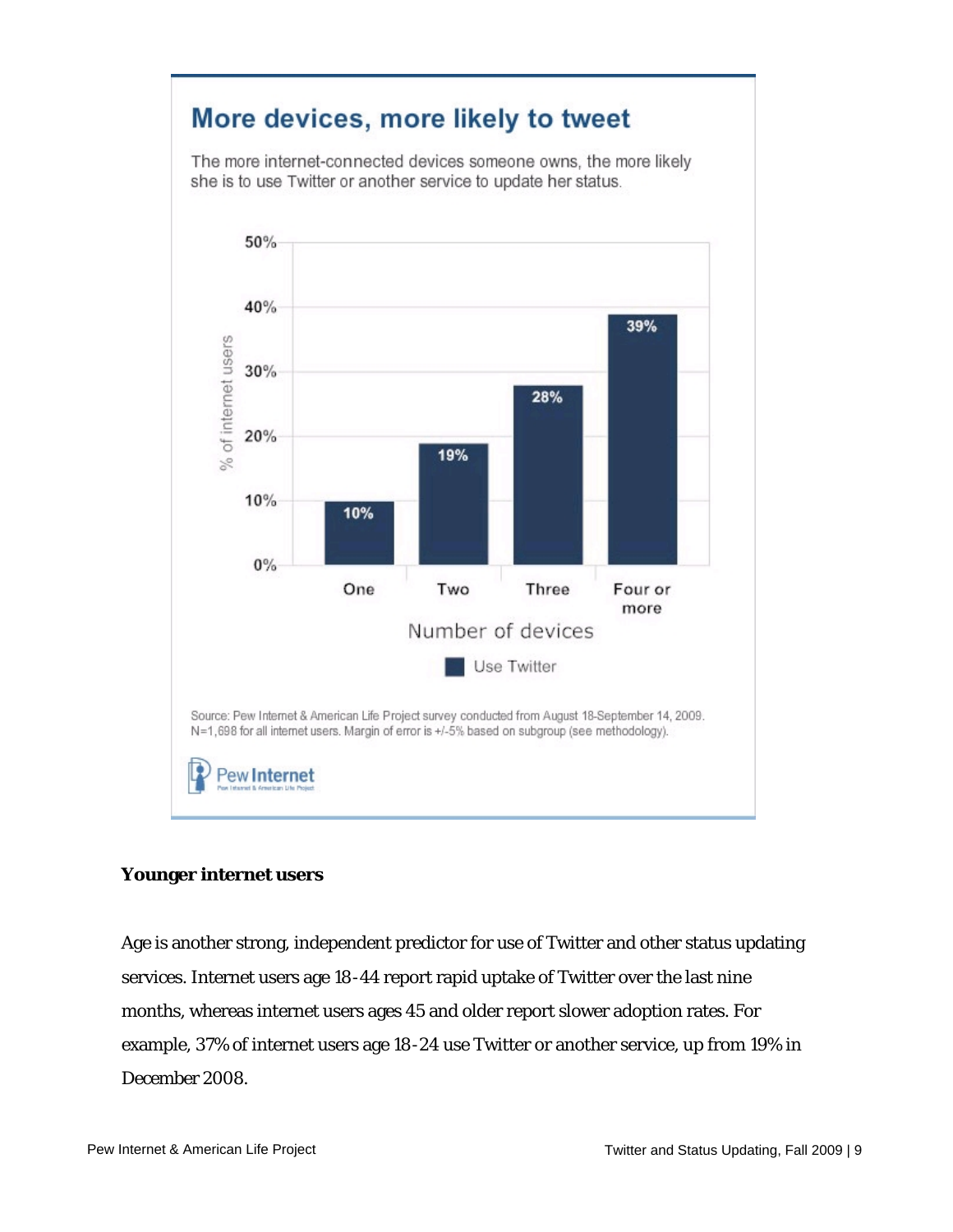# The median age<br>for Facebook is now 33, up from 26 in May 2008.

The median age of a Twitter user is 31, which has remained stable over the past year.**[4](#page-11-3)** The median age for MySpace is now 26, down from 27 in May 2008, and the median age for LinkedIn is now 39, down from 40. Facebook, however, is graying a bit: the median age for this social network site is now 33, up from 26 in May 2008.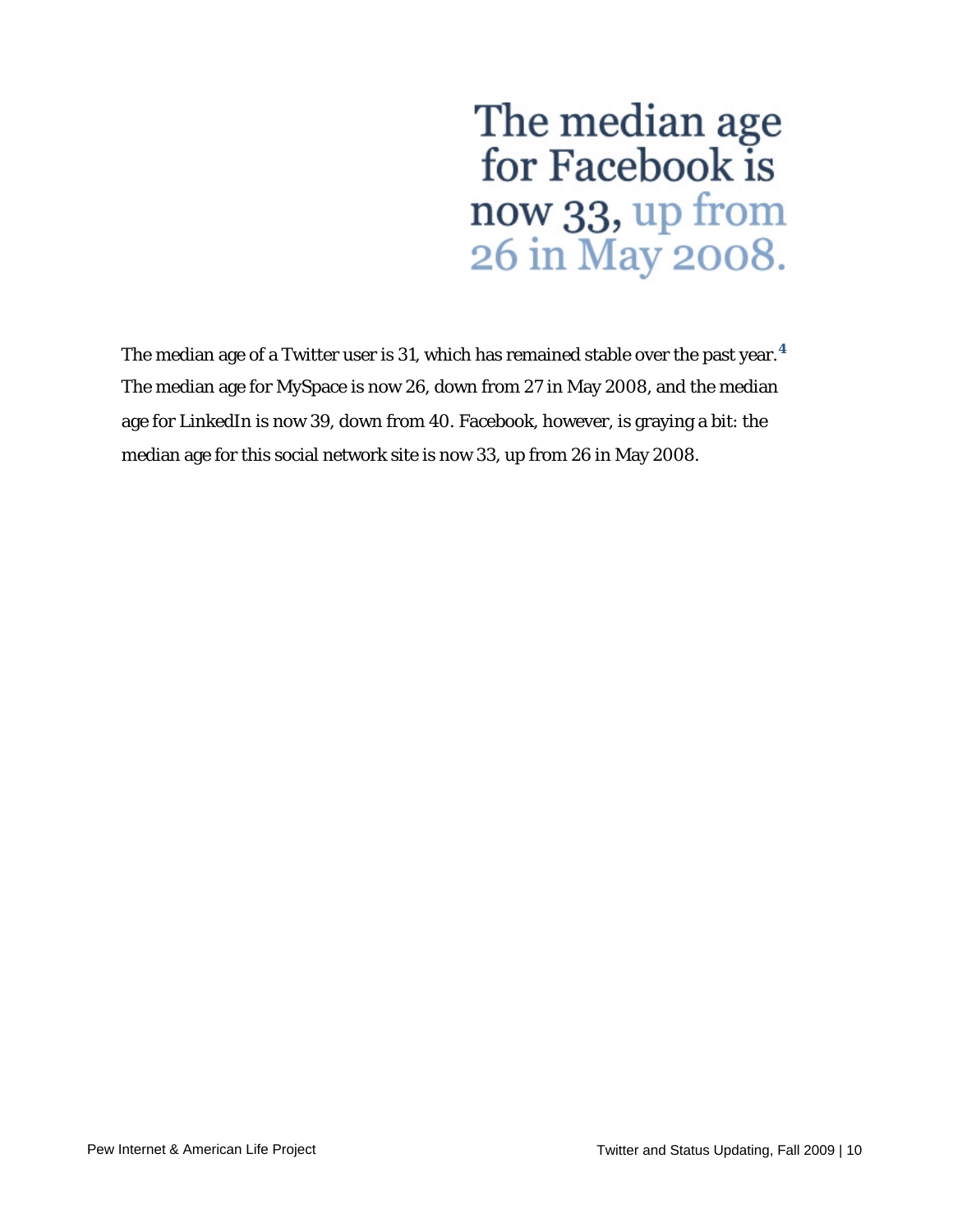

#### **Further research**

Twitter has attracted the attention of other researchers, who find that it is a widening network with as many listeners as contributors:

• comScore's continuous surveys of internet users and real-time network data capture confirm our findings: Twitter traffic exploded over the last year, going from about 2 million unique visitors per month in December 2008 to over 17 million in May 2009.**[5](#page-11-4)**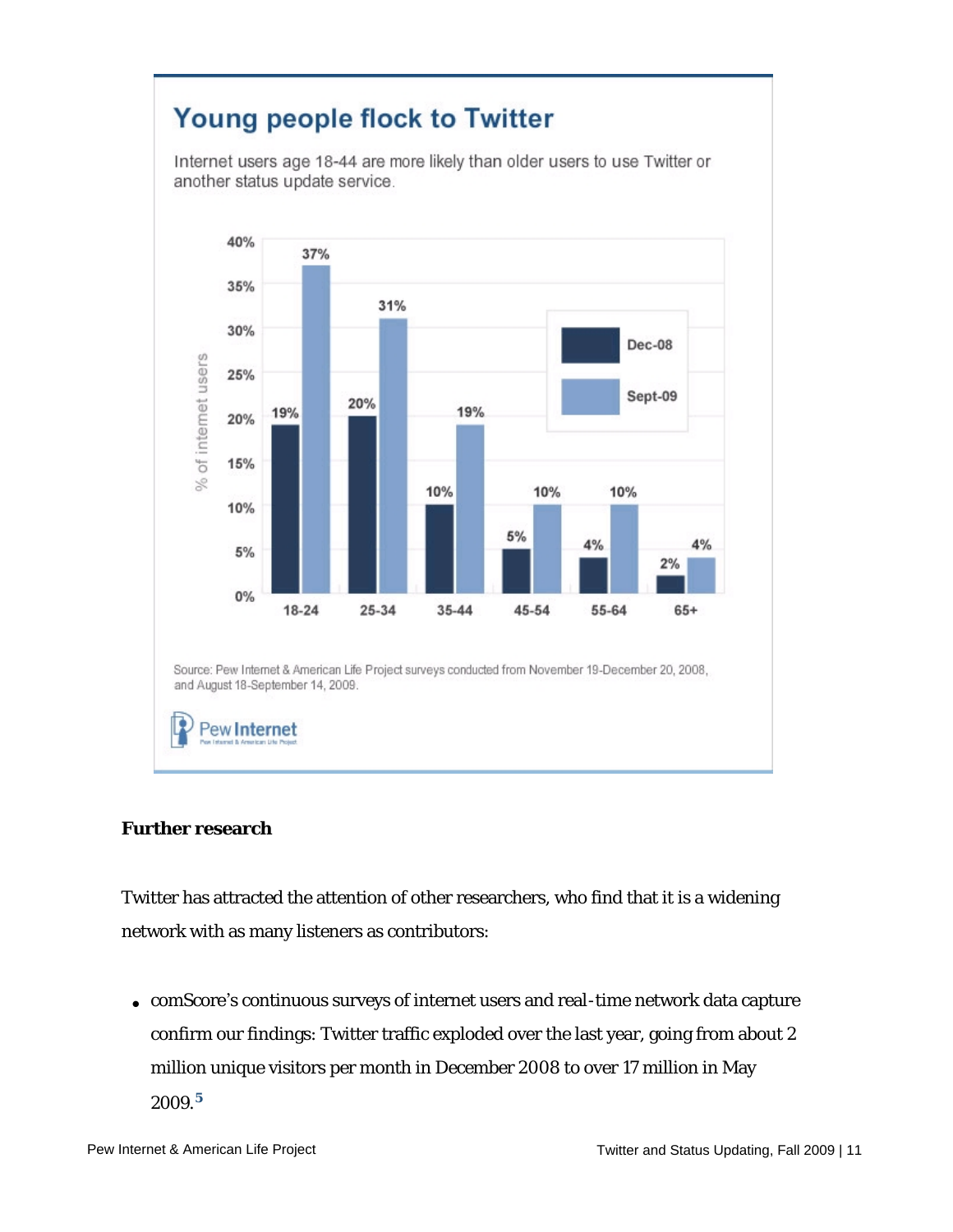- Harvard Business School researchers analyzed a random sample of 300,000 Twitter accounts and found that "the top 10% of prolific Twitter users accounted for over 90% of tweets." **[6](#page-11-5)**
- Sysomos analyzed 11.5 million Twitter accounts and found that most people post just once per day (and one in five have never posted).**[7](#page-12-0)[8](#page-12-1)**

It will probably become more difficult to track status updating as an independent activity as social network updates feed into Twitter and vice versa. For now, it is clear that a "social segment" of internet users is flocking to both social network sites and status update services. This segment is likely to grow as ever more internet users adopt mobile devices as a primary means of going online.

#### **Infographic**

#### **[Portrait of a Twitter user: Status update demographics](http://www.pewinternet.org/Infographics/Twitter-demographics--Fall-2009.aspx)**

Some 19% of internet users now say they use Twitter or another service to share updates about themselves, or to see updates about others. This represents a significant increase over previous surveys in December 2008 and April 2009, when 11% of internet users said they use a status-update service.

#### [View](http://www.pewinternet.org/~/media/Infographics/Report%20Infographics/2009/17%20-%20Twitter%20-%20Fall%202009/Demographics%20-%20Full.jpg) »

#### NOTES

<span id="page-11-0"></span><sup>1</sup> Amanda Lenhart and Susannah Fox, "Twitter and status updating" (Pew Internet Project: [February 12, 2009\). See: http://www.pewinternet.org/Reports/2009/Twitter-and-status](http://www.pewinternet.org/Reports/2009/Twitter-and-status-updating.aspx)updating.aspx

<span id="page-11-1"></span> $^2$  The median age for an internet user is 41; the median age for a wireless internet users is 37; the median age for a social network site user is 34.

<span id="page-11-2"></span> $^3$  John Horrigan, "Wireless Internet Users" (Pew Internet Project: July 22, 2009). See: <http://www.pewinternet.org/Reports/2009/12-Wireless-Internet-Use.aspx>

<span id="page-11-3"></span> $^4$  Lenhart and Fox, 2009.

<span id="page-11-4"></span><sup>5</sup> Personal communication on October 16, 2009, with Sarah Radwanick, Senior Marketing Communications Analyst, comScore, Inc. See also:

[http://www.pcworld.com/article/162785/twitter\\_use\\_explodes.html?tk=rel\\_news](http://www.pcworld.com/article/162785/twitter_use_explodes.html?tk=rel_news)

<span id="page-11-5"></span> $^6$  Bill Heil and Mikolaj Piskorski, "New Twitter Research: Men Follow Men and Nobody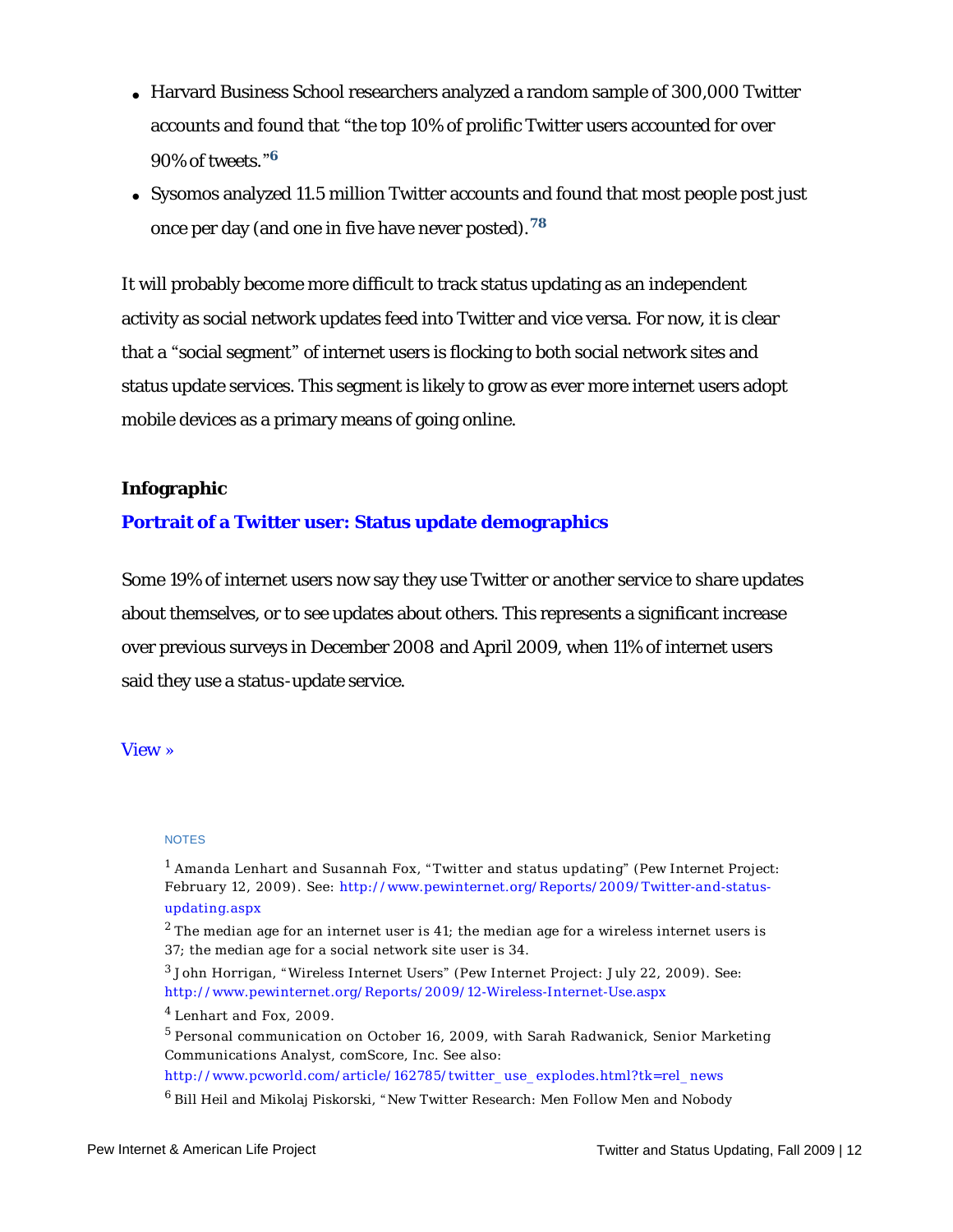Tweets" (Harvard Business Blog: June 1, 2009). See:

[http://blogs.harvardbusiness.org/cs/2009/06/new\\_twitter\\_research\\_men\\_follo.html](http://blogs.harvardbusiness.org/cs/2009/06/new_twitter_research_men_follo.html)

<span id="page-12-0"></span> $^7$  Alex Cheng and Mark Evans, "An In-Depth Look Inside the Twitter World" (Sysomos: June 2009). See: <http://www.sysomos.com/insidetwitter/>

<span id="page-12-1"></span> $^8$  See also: danah boyd's list of research studies related to Twitter and microblogging: <http://www.danah.org/TwitterResearch.html>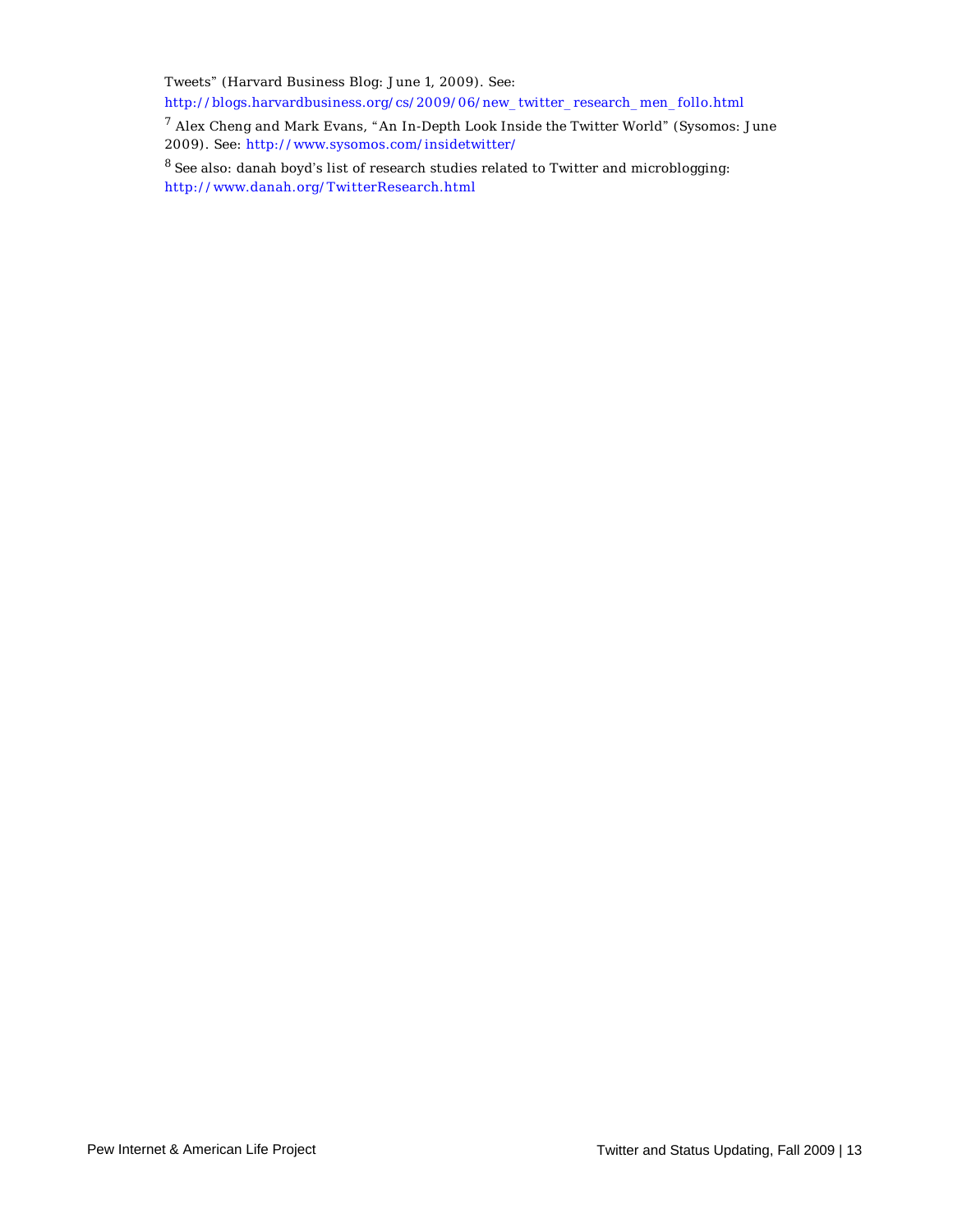## <span id="page-13-0"></span>**Methodology**

#### **Fall Tracking Survey**

This report is based on the findings of a daily tracking survey on Americans' use of the internet. Unless otherwise noted, the results in this report are based on data from telephone interviews conducted by Princeton Survey Research International between August 18 to September 14, 2009, among a sample of 2,253 adults, 18 and older. The survey was conducted on landline and cell phones. Interviews were conducted in both English  $(n=2,179)$  and Spanish  $(n=74)$ . For results based on the total sample, one can say with 95% confidence that the error attributable to sampling and other random effects is plus or minus 2.3 percentage points. For results based on internet users (n=1,698), the margin of sampling error is plus or minus 2.7 percentage points. In addition to sampling error, question wording and practical difficulties in conducting telephone surveys may introduce some error or bias into the findings of opinion polls. The response rate to the survey was 15.6%.

#### **September Tracking Survey 2009**

Princeton Survey Research Associates International for the Pew Internet & American Life Project

Sample: n= 2,253 national adults, age 18 and older, including 560 cell phone interviews Interviewing dates: 08.18.09 – 09.14.09

- Margin of error is plus or minus 2 percentage points for results based on Total  $[n=2,253]$
- Margin of error is plus or minus 3 percentage points for results based on internet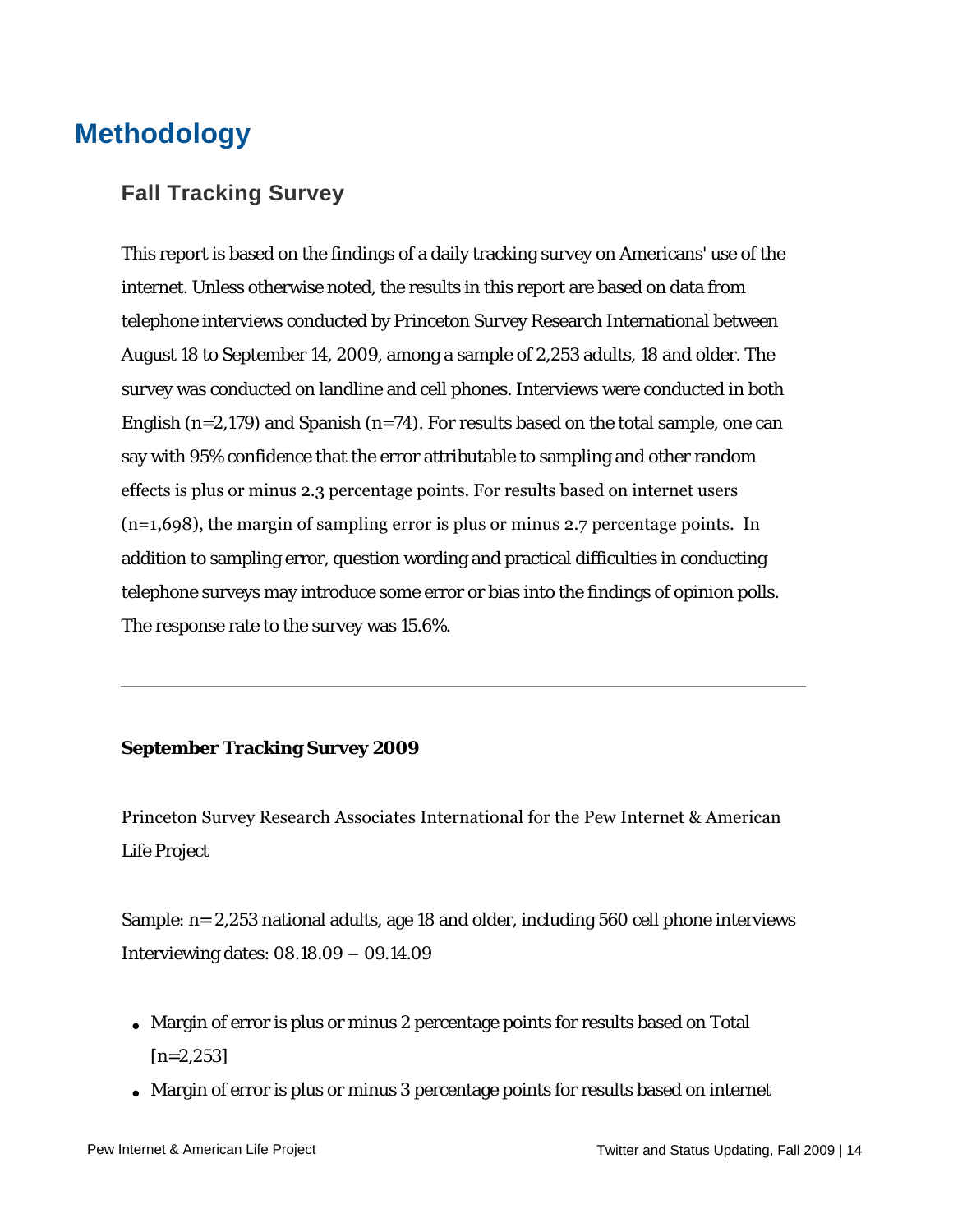- **Q6a** Do you use the internet, at least occasionally?
- **Q6b** Do you send or receive email, at least occasionally?**[9](#page-15-0)**

|         | USES INTERNET | DOES NOT USE<br>INTERNET |  |  |
|---------|---------------|--------------------------|--|--|
| Current | 77            | 23                       |  |  |

**WEB1** Please tell me if you ever use the internet to do any of the following things. Do you ever use the internet to.../Did you happen to do this **yesterday**, or not?**[10](#page-15-1)**

*Based on all internet users [N=1,698]*

#### **Use a social networking site like MySpace, Facebook or LinkedIn.com[11](#page-15-2)**

|                | TOTAL<br><b>HAVE EVER</b><br><b>DONE THIS</b> | ----------<br><b>DID</b><br><b>YESTERDAY</b> | <b>HAVE NOT</b><br><b>DONE THIS</b> | DON'T<br><b>KNOW</b> | <b>REFUSED</b> |
|----------------|-----------------------------------------------|----------------------------------------------|-------------------------------------|----------------------|----------------|
| Current        |                                               | 27                                           | 52                                  | $\mathbf{R}$         | $\ast$         |
| April 2009     | 46                                            | 27                                           | 54                                  | $\mathbf{R}$         | $\ast$         |
| November 2008  | 37                                            | 19                                           | 63                                  |                      | 0              |
| May 2008       | 29                                            | 13                                           | 70                                  | $\ast$               |                |
| August 2006    | 16                                            | Q                                            | 84                                  | $\ast$               | --             |
| September 2005 |                                               |                                              | 88                                  |                      | --             |

### **Use Twitter or another service to share updates about yourself or to see updates about others[12](#page-15-3)**